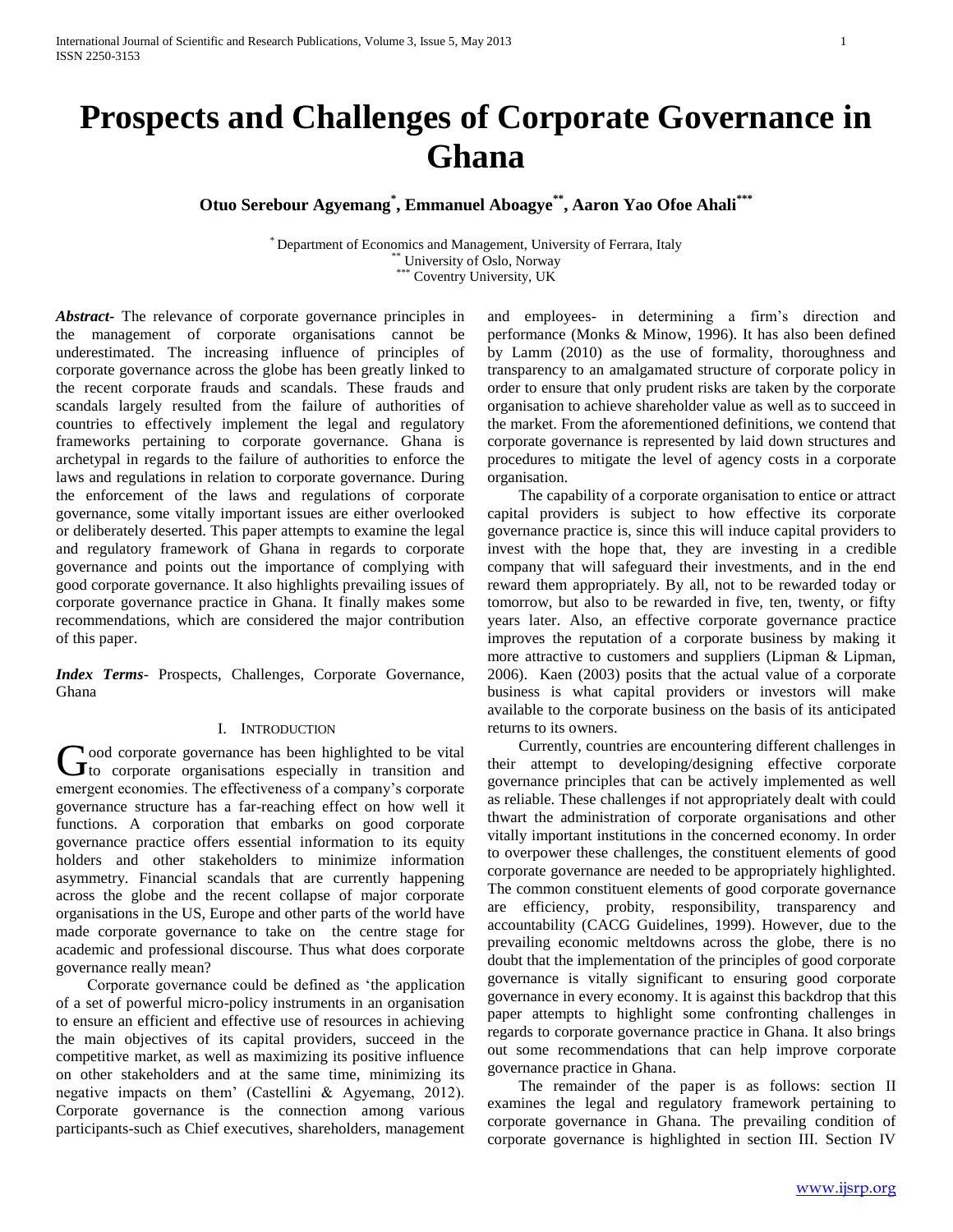addresses the importance of corporate governance principles. Finally, section V, deals with the conclusions and recommendations of the paper.

# II. LEGAL AND REGULATORY FRAMEWORK OF CORPORATE GOVERNANCE IN GHANA

 The regulatory framework for an effective corporate governance practice in Ghana is contained in the Companies code 1963 (Act 179), Securities Industry Law 1993 (PNDCL 333) as revised by the Securities Industry (Amendment) Act, 2000 (Act 590) and the listing regulations, 1990 (L.I. 1509) of the Ghana Stock Exchange. In the context of this paper, the regulatory framework of Ghana for effective corporate governance has been divided into six major sections, namely: 1) the mission, responsibilities and accountability of the board; 2) committees of the board; 3) relationship to shareholders and stakeholders, and the rights of shareholders; 4) financial affairs and auditing; 5) disclosures in annual reports; and 6) code of ethics. It may be useful now to proceed to discuss in detail the various sections of the regulatory framework of Ghana.

# *Section i: The mission, responsibilities and accountability of the board of directors*

 This section specifies the principal objective of the board of directors of a corporate entity. The board of directors is to ensure that the corporate entity is properly managed in order to safeguard and enhance stockholders value and to meet the corporate entity's obligation to: 1) stockholders; 2) the industry in which it operates; and 3) the law. However, it also states that the interests of other stakeholders are significant as a derivative of the duty of stockholders.

 Furthermore, this section brings out the primary responsibility of the board of directors. That is, they are to ensure that good corporate governance prevail within them. This section also clearly states the principal duties of the board:

- 1) The strategic guidance of the corporate entity in keeping its goals.
- 2) Overseeing or supervising the management of the business.
- 3) Identification of risk as well as the implementation of systems that manage risk.
- 4) Succession planning and the appointments, training, remuneration and replacement of senior management.
- 5) Supervision of internal control system.
- 6) Maintenance of the corporate entity's communications and information dissemination policy.

 The principle also reflects the sovereign rights of shareholders, since the boards of directors, who are to ensure that effective corporate governance prevails, are accountable to shareholders.

Again, this section of the principle brings out how the size of the board should be. It states that, the board's size of every corporate entity ought to be arrived at with the belief of promoting the board's effectiveness as well as ensuring appropriate representational needs. However, no specific number is set with regard to membership but goes on to mention between 8-16 members. The method of appointment to the board should be

formal and transparent, and that shareholders should be provided with adequate information on all persons to be appointed. These information includes: name, age and country of residence; whether appointment is executive and if so the specific area of responsibility; working experience; shareholding in the corporate entity as well as its subsidiaries; family ties with any director and/or substantial stockholder of the corporate entity; and any conflict of interest.

 The leadership structure of the corporate organisation is clearly stated in this section of the principle. It states that there should be a separation of the roles of the chairperson and the CEO. In addition, in the event of this separation, the relationship between the CEO and the Chairperson with their respective responsibilities should be formally defined or stated.

 The section, in addition, specifies the composition of the board. It states that the board should include a balance of executive directors and NEDs with a complement of independent NEDs being at least one third of the total membership of the board. The appointments of the NEDs should ordinarily be a matter for the board as a whole and the selection procedure ought to be based on merit. It defines the independence of a director based on the following criteria, he/she: is not a substantial stockholder of the corporate entity; is not an employee of the corporate business, is not a professional advisor or consultant to the corporate entity; is not a supplier or customer; no contractual connections with the corporate business; and free from any other relationships with the corporate entity, which may interfere with his or her ability to carry out his/her responsibilities independently. This section also specifies that all directors (i.e., Executive and NED) should have unrestricted access to all corporate business' information, records and documents.

 In order for the board to discharge its duties effectively, this section states that the board should meet regularly and in the case of listed corporate entities, it should be at least six times a year. It further states that board committees are required to meet frequently in order to properly discharge their duties in an efficient and effective manner. However, the attendance of directors, particularly NEDs, at these meetings should be a major factor to let them continue to remain on the board.

# *Section ii: Committees of the board*

 The section directs the board to constitute committees as it may deem appropriate to help it in carrying out its duties. It further stipulates that the constitution of such committees may include non-members of the board on a condition that the responsibility for any decisions or recommendations made shall remain only with directors who are members of the committee. In addition, the board's committees and their members should be published in the company's annual report.

 The committees mentioned under this section are: the audit committee and remuneration committee. The audit committee should compose of at least three directors, of whom the majority should be NEDs. The membership of the committee should be those with adequate knowledge on finance, accounts and the basic elements of the laws under which the company operates. It further states that the chairperson of the audit committee should be a NED.

 Furthermore, this section points out the primary functions of the audit committee. These are to: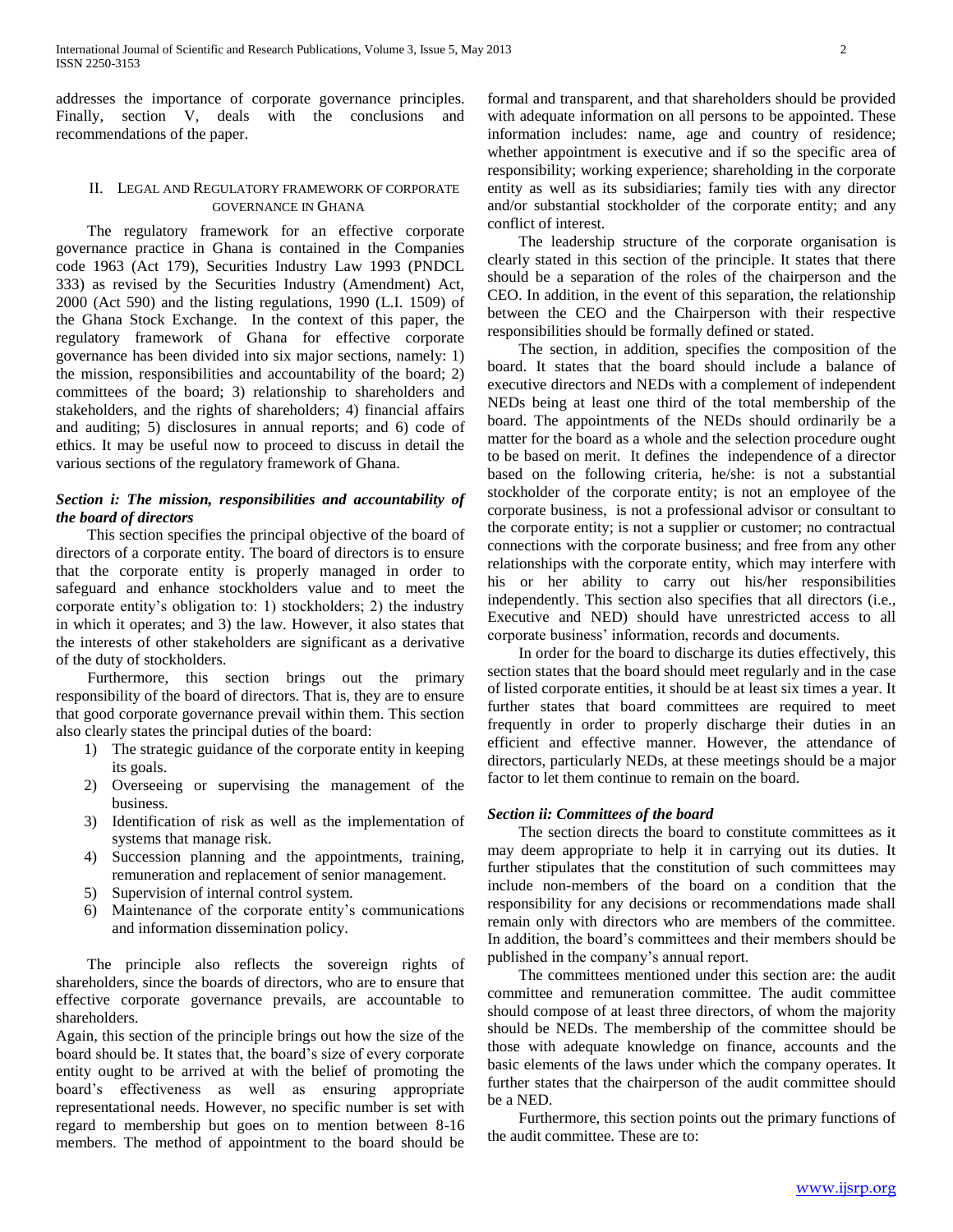- 1. recommend the appointment of the external auditors of the corporate organisation;
- 2. liaise with external auditors for the purposes of upholding and ensuring audit quality, effectiveness, risk assessment/evaluation, interaction with internal auditors and dealing with situations governing the resignation of an external auditor;
- 3. review adequacy of systems of internal control and of the degree of compliance with material policies, laws and the code of ethics as well as business practices of the corporate organisation;
- 4. provide a direct conduit of communication between the board, and the external auditor, internal auditors, accountants and compliance officers (if any) of the corporate organisation;
- 5. report to the board of all issues of significant extraordinary financial transactions; and
- 6. help the board in developing corporate strategies that would improve board control and operating structures of the corporate organisation.

 Nevertheless, this section states that the audit committee: should have an authority to investigate any issue under its term of reference; be provided with the necessary apparatus to perform such investigation; and should have full access to regular and timely information. In addition, audit committee should also carry out an annual review of the corporate entity's internal control over financial, operational and compliance issues and report on the same to shareholders in the annual report of the company.

# *Section iii: relationship to shareholders and stakeholders*

 This section stipulates that corporate governance structures employed by the board should not be geared towards stakeholders' benefit at the expense of shareholders but should endeavour to increase shareholder value by monitoring and maintaining stakeholder relationships effectively and professionally.

 In addition, this section emphasises the rights of shareholders. These include: secure methods of ownership registration; convey or transfer shares; obtain timely and regular information on the firm; partake in voting; elect board members; share in the profits of the corporate business. Furthermore, shareholders have the right to partake in, and to be satisfactorily informed about decisions concerning fundamental changes such as: amendments of the statutes, or articles of incorporation or similar governance documents of the firm; the authorization of additional shares; variation of class rights; and extraordinary transactions that in effect result in the sale of the corporate business.

 This section also points out the principle of equitable treatment of all shareholders. This principle: 1) requires equity ownership over and above specified thresholds to be disclosed; 2) ensures that market for corporate control of listed firms functions in an efficient and transparent way; and 3) specifies the rules and procedures governing the acquisition of corporate control with the goal of ensuring impartial treatment of all stockholders. In addition, minority stockholders are given the opportunity to obtain effective redress for violation of their rights. All shares issued unless otherwise specified rank pari passu (of equal step) with other share of the same class and in the case of ordinary shares, one share bears one vote. The section further forbids and punishes insider trading and self-dealing.

# *Section iv: financial affairs and auditing*

 This section deals with the financial governance, financial reporting and disclosure of price sensitivity information responsibilities of the board, duties of external auditors, audit report, departures or deviations from standards, rotation of audit personnel and removal or resignation of an auditor.

 The financial governance responsibilities of the board of directors under this section describe four main responsibilities, including:

- 1. maintaining satisfactory records for protecting the assets of the corporate organisation;
- 2. making sure that the statutory payments payable by the corporate organisation are executed on time;
- 3. making sure that the structures of internal control are present for monitoring risk, adherence to financial governance structures and compliance with the law; and
- 4. ensuring that the financial statements of the company are audited at such regular intervals as described by law, regulations or internal policies of the company by experienced and well-qualified auditors.

 Also, the financial reporting responsibilities of the board of a company are defined in this section:

- 1. the accurateness of information contained in financial statements;
- 2. making sure required accounting policies have been consistently employed in the preparations of the financial statement;
- 3. making sure the annual financial statements of the company are presented according to the financial standards of Ghana National Accounting Standards (GNAS) and other accounting standards;
- 4. ensuring annual and interim financial statements of the company are dispersed to stockholders and regulators within the time frames described by law and regulation;
- 5. making sure annual and interim financial statements are prepared effectively in a sense that it can facilitate comparability;
- 6. making sure the report of auditors on financial statements are faithfully reproduced to the users of such statements; and
- 7. ensuring that a balanced and comprehensible evaluation is provided in the financial and operating results of the company in financial statements.

 Moreover, the disclosures of price sensitive responsibilities of board of directors of listed companies are also described in this section. These include: 1) disseminating price sensitive information to the market and stockholders in a timely way; 2) requesting a temporary suspension in the securities of the company where a disclosure may cause unpropitious price movements in the market for the company's securities.

The role of the external auditor of a company is also defined in this section. It states that the external auditor should be a primary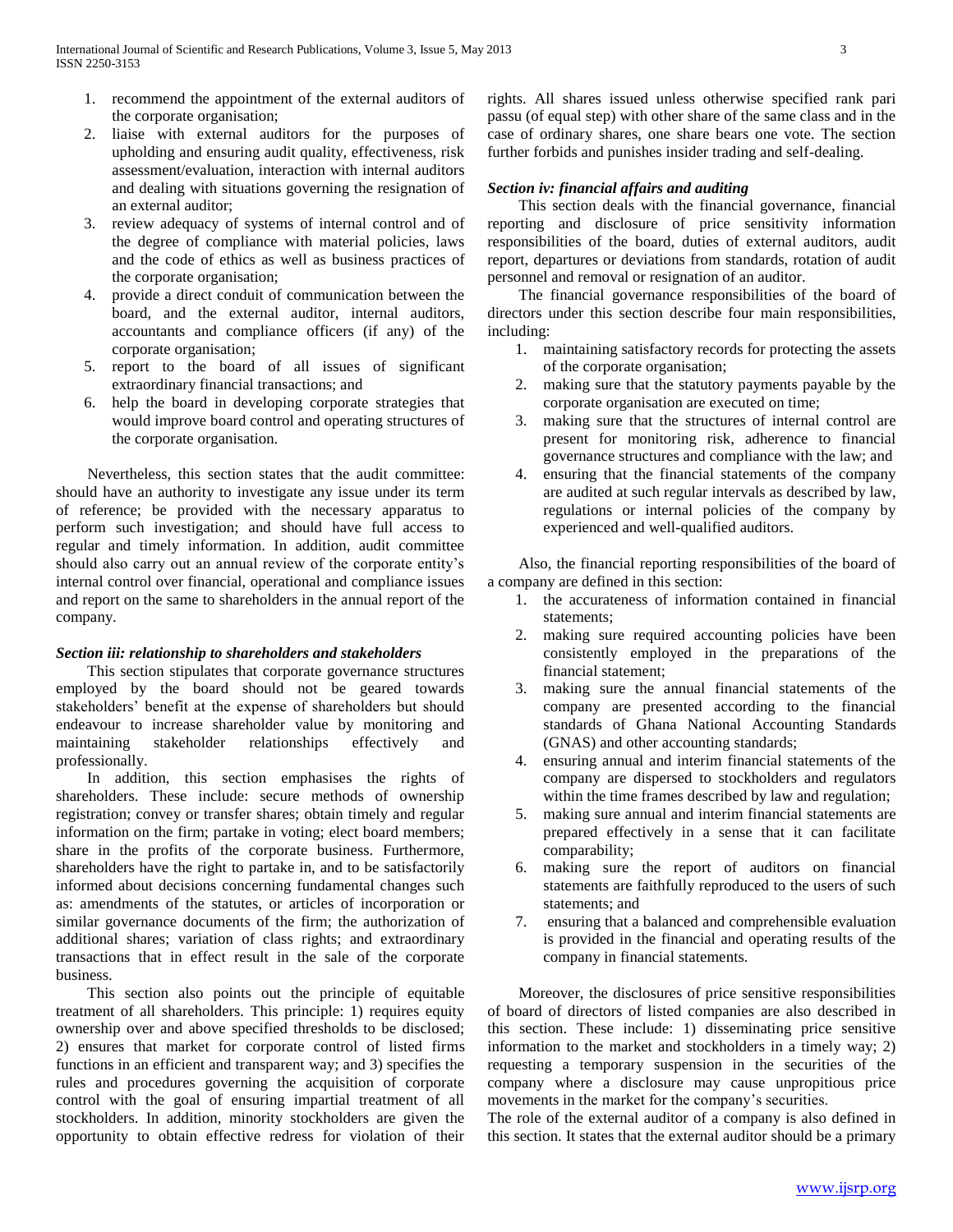source of an objective, independent and effective opinion on financial statements of the company. This section urges the auditor to apply diligence, objectiveness and independence in the execution of his or her duties. In addition, the external auditor is to make sure that the audit of the company is conducted in accordance with the one required by the Institute of Chartered Accountants, Ghana (ICAG). This section further asserts that, the external auditor is required to indicate in his or her report if financial statements audited have been prepared in accordance with the GNAS standards.

 Furthermore, the external auditor is required to specify any departures from accounting standards and should contain the auditors' opinion as to whether or not the departure is not intentional and also give reasons for such departure. Meanwhile, in order to ensure a continued effectiveness of audit, personnel including the audit partner should be frequently rotated or changed in order to offer fresh procedures in regards to audit work. Finally, the section put forth that the withdrawal, resignation or refusal to stand for re-election by an auditor should be followed by an explanation, which the corporate organisation ought to dispatch to stockholders.

#### *Section v: disclosures and annual report*

 This section mandates the presentation of annual audited accounts of a corporate entity before its shareholders as specified in the principles. It requires shareholders to be provided with information on: 1) the financial and operating outcomes of the corporate business; 2) the objectives of the corporate business; 3) major share ownership and voting rights; 4) material predictable with factors; 4) material issues regarding employees and other stakeholders; and 5) board members and key executives, and their remuneration.

 Also, this part of the code does not rule out the establishment of remuneration committee with NEDs as majority of its members. In addition, executive directors who serve on the remuneration committee must exclude themselves from matters concerning their own compensation packages. It goes on to declare the primary function of the remuneration committee. These are: 1) instituting an official and clear procedure for mounting policy on executive compensation; 2) making sure that a suitable structure is instituted to give performance-oriented incentives to managers; and 3) inspecting executive service contracts with an idea of discovering any unwarranted losses the corporate organisation may encounter in occasions of early service termination. The membership of the remuneration committee and their policies should be disclosed during annual general meetings to shareholders in their annual report. The reports ought to contain at least the aggregate amount of fees, basic salaries, benefits in kind, allowances, pension contribution schemes, paid bonuses, paid compensations for office loss to directors and executive officers.

#### *Section vi: code of ethics*

 The section on code of ethics points out that every corporate organisation is directed to have its own code of ethics and statement of business practices, which should be implemented as part of the mechanisms that ensure effective corporate governance. Boards of directors are responsible for the formulation of such document. However, its content is applicable

to the board and all employees. The board is also required to introduce a mechanism that monitors adherence and discipline deviations or breaches.

## **Principles of corporate governance in Ghana: A Reflection**

 From the above discussion, it can be deduced that the principles of corporate governance of Ghana reflect shareholder perspective of the Anglo-American model of corporate governance. This is because the principles reflect the sovereign rights of shareholders, since the board of directors who are considered to be the principal mechanism to ensuring effective corporate governance has to account to shareholders. Also, the principles mirror the principles of corporate governance of CACG. Furthermore, the principles emphasise the traditional view where the board is regarded as representatives of shareholders. Finally, they obviously state the elements or factors that determine the effectiveness of the board as a mechanism for corporate control. These elements are the composition of the board, independence of the board, the leadership structure (CEO-Chairperson separation), board committees such as the audit committee and remuneration committee, and access to timely and regular information by directors

## III. IMPORTANCE OF GOOD CORPORATE GOVERNANCE PRINCIPLES

 The increasing consciousness of good corporate governance practice across the length and breadth of the globe is extremely important. With effective corporate governance regime, there is little or no doubt that corporate authorities will be able to take decisions that will meet all stakeholders' interests. It also offers a framework of probity, transparency, responsibility, accountability, checks and balances. Good corporate governance regime can absolve the harm that emanates from corporate deficiencies and address issues such as poor business leadership, unrelenting poor firm performance and a common wearing away of confidence in and around corporate organisations. It provides a framework for evaluating corporate organisations. In lieu of that, it makes possible for comparative analysis among all sectors of an economy. In addition, it forms the cornerstone for corporate governance guidelines for corporate organisations.

In wrapping up on this sector, there is certainty that corporate governance guidelines promote effective and efficient allocation of resources, help corporate organisations in attracting capital at low cost and assist corporate organisations in maximising their performance as well as their capability in meeting community needs.

# IV. ISSUES PERTAINING TO CORPORATE GOVERNANCE IN **GHANA**

 Following Agyemang and Castellini (2013), this section will be analysed on the basis of a study conducted by these two authors on corporate governance practices in four large publiclyheld corporate organisations in Ghana. The authors employed a qualitative case study methodology in their study. This paper used their analysis in the sense that, the researchers wanted to get an in-depth appreciation of how corporate governance practice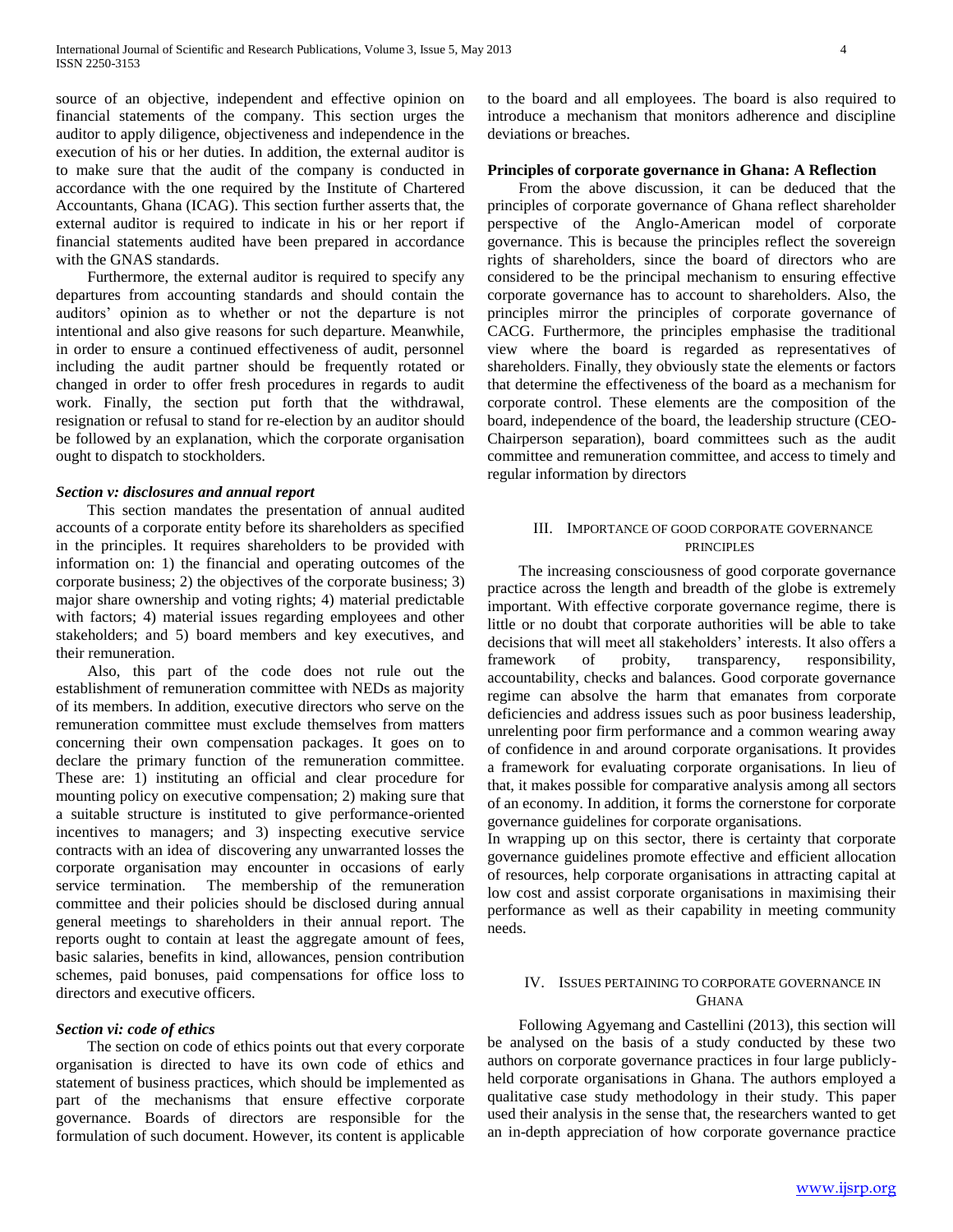prevails in large corporate organisations in Ghana. And since their research provided us with such appreciation, we considered it appropriate to use their analysis for our study. We therefore, present the prevailing condition of corporate governance based on their findings.

 The shareholder perspective of corporate governance put forth that, the objective task of an organisation ought to focus only on those who have monetary share of the organisation. It considers organisations as devices for shareholders to maximize their investment returns, on the basis that theoretically, they (ie. shareholders) are residual claimants (Jensen & Meckling, 1976). As a result, effective corporate governance was defined in this study as to how the ownership structure and the board structure serve as good corporate governance mechanisms in reducing agency problem in an organisation, by narrowing the gap between the interests of shareholders and managers

# **Ownership Structure and Ownership control**

 In their study in four publicly-listed corporations in Ghana, they found out that controlling shareholders function as monitors and controllers of managers. Controlling shareholders exert control over decisions of management via their incessant access to and selection (and the authority to dismiss) of key persons in the organisations, their frequent access to information and their activeness in decision-making processes of the organisations. With these possibilities, controlling shareholders induce management to take decisions that will maximize shareholder value and consequently, help reduce agency problem. In all organisations, controlling shareholders have the ultimate say on decisions during annual general meetings, in view of the fact that, they have the control rights. This allows them to pervasively influence decisions of management and as a result, management has to take actions to maximise shareholder value. The authors argued that the revelation of this ownership concentration in all four organisations studied, is a feature that cuts across all Ghanaian organisations listed on the Ghana Stock Exchange, and a number of organisations that are not listed. This revelation from the cases investigated in regards to the role of large shareholders is in line with the extant literature on corporate governance. Denise and McConnell (2003) opine that large shareholders have the incentive to use up resources to monitor and control management in order to make sure that their interests are met. Large shareholders are observed as vital corporate governance mechanism in the developing world in that; they strongly influence the course of effective corporate governance (Berglof & Claessens, 2004).

## **Board Effectiveness**

 In regards to the board, the authors study concentrated on elements that are regarded vital in agency theory to determine board effectiveness in connection with board control. The elements examined in their study were: board composition, leadership structure of the board, director independence, meetings of board, board audit committee and board remuneration committee.

#### *Board Composition*

 The findings of their study indicate that in all organisations, the Non-executive directors form the majority of their boards. The degree to which board composition determines board effectiveness in connection with board control function is assessed to be low in three organisations of their study. In these three cases, boards do not get involved in the crucial elements of control in the organisations since controlling shareholders execute such operations. This observable fact from these three organisations confirms the findings in the extant literature that the existence of large shareholders has the propensity to weaken other corporate governance mechanisms (Berglof & Claessens, 2004). It is only in one case that board composition was evaluated to settle on board control to a large extent. The board's Non-executive directors do carry out all the crucial elements pertaining to board control in the organisation. This enhances the debate in the extant body of knowledge that boards can be effective governance mechanism (Berglof & Claessens, 2004; Denise & McConnell, 2003). However, their study highlights that boards can only become effective corporate governance mechanism only if large shareholders allow them (by means of absenting themselves from performing control-related operations) to carry out their control function in the corporate organisation.

 The finding in regards to the number of Non-executive directors relative to the board size in all organisations studied meets the recommendations of the principles of corporate governance of Ghana, which states that at least one-third of board members should be Non-executive directors.

## *Director Independence*

 In all organisations studied by the authors, the extent to which director independence drives board effectiveness relative to board control is high. Such director independence has the propensity to transform into effective and efficient control of management. However, their observable facts also show that although directors are independent of management, the subject of director independence in relation to controlling shareholders continue to be challenging. The prevailing condition where controlling shareholders are given rights to select directors, present a conundrum to director independence. This observable fact is in line with the extant body of knowledge in that; large shareholders in general, jeopardize director independence since large shareholders tend to have an authoritative command in relation to director appointment (Berglof & Claessens, 2004). In their conclusion, they argued that the aspect of director independence in all four organisations met the recommended guidelines by the principles of corporate governance of Ghana.

#### *Board leadership Structure*

 Their findings also reveal that the extent to which the division of the roles of the Chief Executive Officer and the board chairperson settles on board control is low for all four organisations studied. In regards to the suggested guidelines, the authors highlighted that the division of the roles in all four organisations meets the requirement of Ghana's principles of corporate governance since one person does not perform the two roles. However, they argued that this separation in all four organisations do not conform to the guidelines of the principles in that, board chairpersons in these organisations are not independent of controlling shareholders.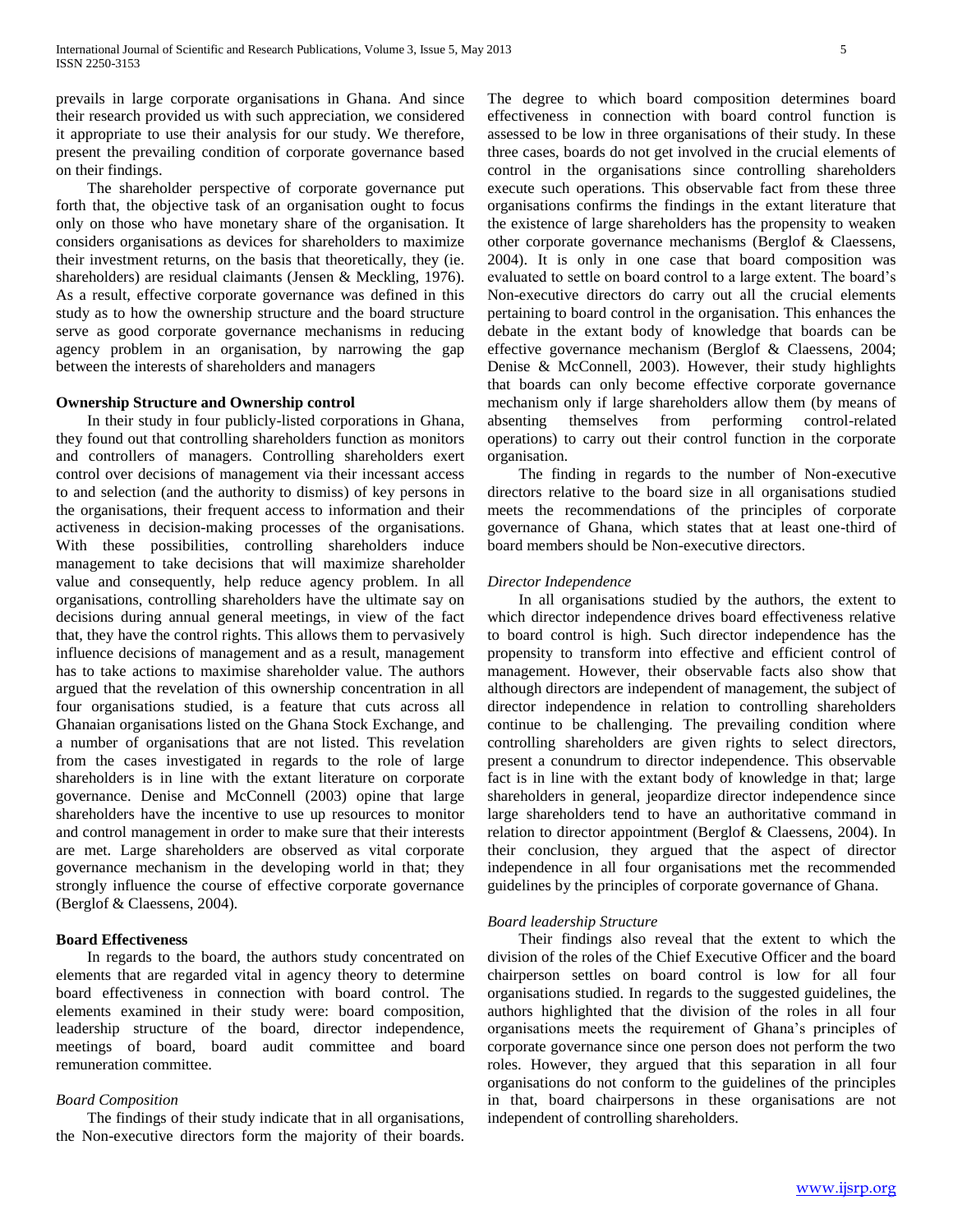#### *Board Meetings*

 The study also revealed that the extent to which board meetings settle on board effectiveness in regards to board control function is low for three organisations and high for one. They argued that, as with other determinants of board effectiveness, board meetings do not pave important way to board effectiveness with respect to board control in three organisations because their boards do not exert board control. In the remaining organisation, their findings highlighted that, board meetings settle on board control in that, they (ie. board meetings) represent platforms that offer the board to exert control over management and corporate decisions.

 Their study showed that it is only in one of the four organisations studied that its board has put in place performance evaluation mechanism to assess the performance of directors, the CEO and the board. In their conclusion, they contended that three organisations do not meet the recommendation of the principles of corporate governance of Ghana.

## *Board Audit Committee*

 Their study revealed that the role of the board audit committee in driving board control is low for three organisations and high for one. They argued that, as with other determining forces of board effectiveness, the establishment of board audit committees does not necessarily lead to board effectiveness in relation to board control function in three organisations in that, controlling shareholders perform extensive control over the organisations. This is in line with the extant literature that the ownership structure has influence on internal mechanisms of corporate governance (Berglof & Claessens, 2004). They also contended that, as a matter of fact, the ineffectiveness of board audit committees of these three organisations due to the presence of controlling shareholders makes the principles' recommendation with respect to board committees irrelevant. They furthered that, since the board is ineffective due to the extensive control over its activities by the controlling shareholders, it could be envisaged that any committee established by the board will be ineffective.

## *Board Remuneration Committee*

 Two of the organisations studied by the authors have established board remuneration committee. They however, argued that the role of the remuneration committee in determining board control is low for one of the two organisations and high for the remaining one. They continued that the establishment of board remuneration committees does not foster board control in these organisations (ie. low-scored organisations) in the sense that, their controlling shareholders perform extensive control over their operations. This is in line with the extant state of knowledge that the ownership structure has influence on internal mechanisms of corporate governance (Berglof & Claessens, 2004).

#### V. CONCLUSIONS AND RECOMMENDATIONS

*Enforcing existing laws and regulations for effective corporate governance*

 It has been established that although Ghana has sufficient laws and regulations with respect to corporate governance, the major challenge is the absence of active devices for their effective enforcement. Without an effective enforcement of the rules and regulations in regards to corporate governance, it will be very difficult for developing and transition economies to develop a strong and vibrant capital markets, which are currently regarded as important for sustainable economic development for countries (Shleifer & Vishny, 1986; Berglof & Claessens, 2004). On the basis of this issue, the recommended strategy to ensuring effective enforcement of existing laws and regulations is by recognising that the structure and capacity of the laws, and legal and regulatory framework are essential components of the corporate governance system. In achieving this, the following mechanisms have been suggested by this study: improving the regulatory framework by making the laws accessible to all equity holders and the populace; fashioning effective mechanisms for law enforcement as well as strengthening enforcement mechanisms (by providing training, logistics, equipments and so on); taking on alternative dispute resolution strategies; creating a conducive environment by keeping up the possible will to execute policies; creating an independent and intrepid judiciary; and encouraging the media to report issues of corporate governance and become more critical/judicious on issues of corporate governance.

## *Protection of Minority Equity holders*

 An important aspect that was noted within the work of Agyemang and Castellini (2013) was the need to safeguard small equity holders against the abuses of large equity holders. Safeguarding of small equity holders is currently a very important issue in developing economies (Berglof & Claessens, 2004) of which Ghana is no exception. The protection of small equity holders basically demands that the implementation of existing rules and regulations be improved. It also requires a concurrent implementation of other strategies including the gaining of greater access to information, reviewing the current rules and regulations, educating small equity holders and the enforceability of existing recommendations and guidelines/principles.

 Availability of information to small shareholders will enable them to challenge both management and large shareholders in relation to corporate decisions. This challenge will go round to prevent a potential diversion of corporate resources. Mechanisms for easy access to information by minority shareholders include the development of highly regarded bodies such as a wellfocused investigative financial body, brokerage firms and financial think-tanks that could assist in enhancing corporate governance practice. Empowering professional accounting and auditing bodies such as the ICAG should in addition, form part of the effort to improving corporate governance practice.

 In order to protect the right of minority shareholders, they should be educated. This will make them aware of their rights to further reduce abuses from large shareholders. Educational campaigns can be carried out to bring about an understanding of their rights. Security and Exchange Commission of Ghana (SEC) and Ghana Stock Exchange (GSE) should also encourage organisations to organise educational symposiums, conferences, forums and so on to sensitize their shareholders on their rights. SEC and GSE can also encourage minority shareholders to form vibrant associations to safeguard their interests.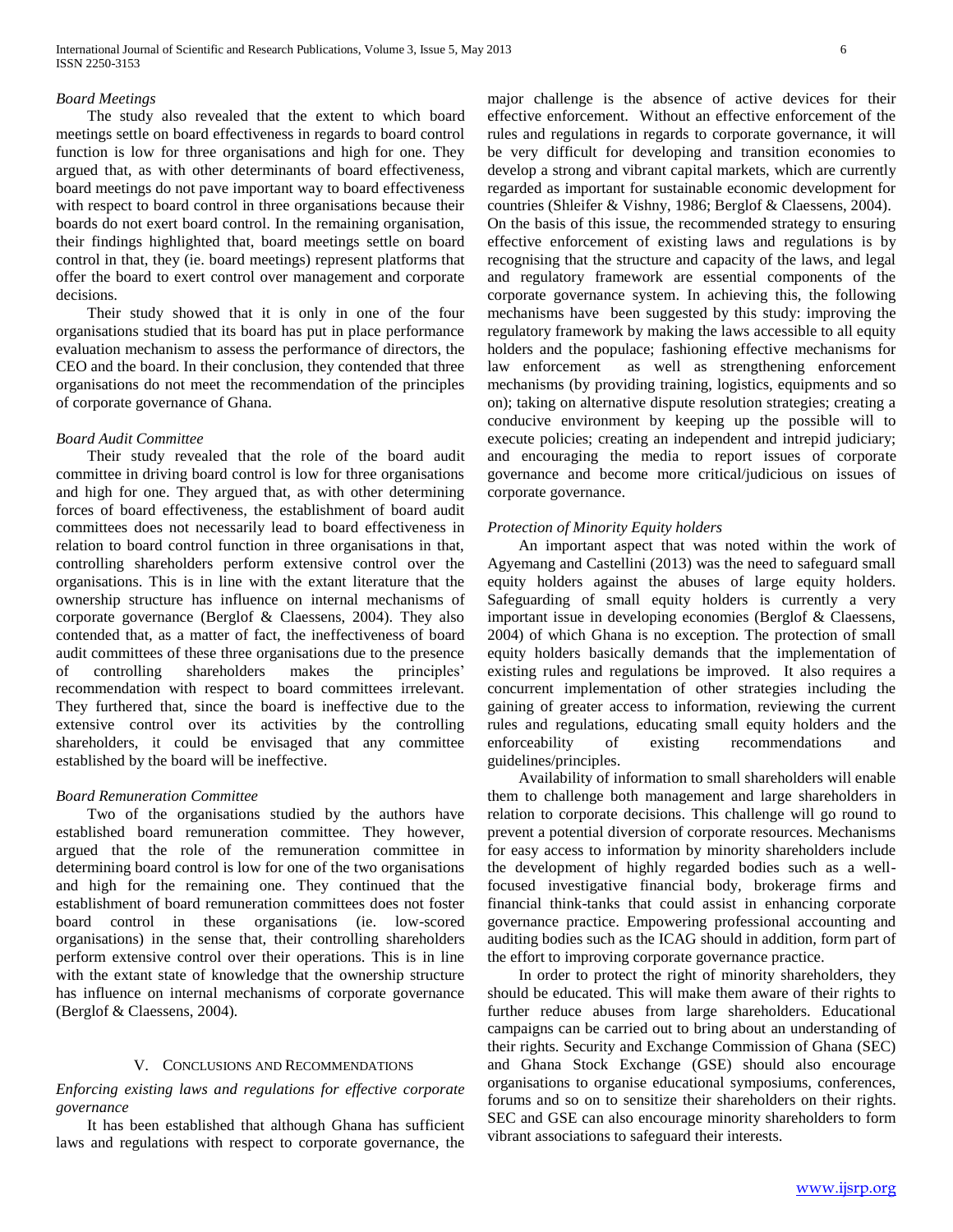# *Reforming annual general meetings*

 An arrangement of a company's internal corporate decisionmaking processes helps in safeguarding minority shareholders. In their study, it was highlighted that, minority shareholders were not given ample time to express their grievances during annual general meetings. When board chairpersons chair those meetings, they may have an interest in safeguarding the board from shareholder criticisms. It is recommended that annual general meetings should be reformed so that they could be chaired by individuals who are independent of both management and boards. Those individuals should be elected by shareholders for each annual shareholder meeting. This will enable the board to be accountable to all shareholders. To give credence to this recommendation, regulatory bodies such as SEC and GSE ought to include this in the listing requirements of GSE.

## *Employee representation*

 The recommendation of the principles of corporate governance of Ghana, which states that directors are supposed to consider the interests of other stakeholders, can only be manifested if other stakeholders such as employees are represented on boards. SEC should partake in achieving the 'consideration of other stakeholders' in practice, and to try to include employee representation law. The trade unions such as the Trade Union Congress (TUC) of Ghana and the Ghana Federation of labour (GFL) should keenly deliberate on this subject and try to seek actual employee representation on boards as recommended by law.

## *The issue of business accountability*

 The issue of business accountability of organisations to the Ghanaian community has relevant connotation with the development of corporate governance in Ghana. Corporate governance should be considered as a public policy matter, and attempts should be made to draw a clear distinction between corporate decision-making processes and political decisionmaking processes. This subject needs to be dealt with as element of the wider initiative of improving effective corporate governance.

## *Reviewing guidelines of corporate governance*

 Although the companies code 1963 does address the inequality between large shareholders and small shareholders, companies are not implementing this recommendation. The SEC and GSE should effectively persuade organisations to execute this recommendation. Also, SEC should conduct a seasonal evaluation to get hold of the extent of compliance by corporate organisations as well as occasionally reviewing guidelines. This will induce self-monitoring and help out in achieving good corporate governance.

## *Divestiture policies and corporate governance*

 The essence of considering the consequences of privatization on corporate governance, and the eventual position of large shareholders in the decision-making processes of organisations, call for a revision of Ghana's principles of corporate governance to protect minority shareholders. It has been deduced that instead of privatization via strategic investors/capital providers to empower local shareholders, it undermines them, and eventually makes them vulnerable to the expropriation problem. The study recommends that future divestitures should also deal with the position of local shareholders.

# **Recommendation regarding boards of directors**

# *Enhancing director independence*

 The issue of director independence has been identified as a major challenge in Ghana. In order to curb this, the positions should be announced in public with all the requirements so that a person who considers him/herself qualified would tender in his/her application. This means that directors will be recruited from the market by applying a free and fair mechanism of inviting applications from well-qualified people.

## *Director evaluation*

 The idea of board evaluation is gaining grounds in the corporate community. This is because subjecting board of directors to any sort of evaluation is not something inappropriately silly. Due to this, it is recommended that organisations ought to put in place evaluation mechanisms. Huse (2007) opines that the actual form of evaluation may differ, but he goes on to recommend that the evaluation should be formal and regular, taking place at least once a year. Director evaluation can be executed under the leadership of an independent director, with support from external consultants. Various suggestions have been made in regards to the objectives and forms of board evaluation. Huse (2007) has grouped the objectives into two: Externally related objectives- which are associated with transparency; and Internally related objectives-which are associated with the development of internal effectiveness of the board by evaluating the manner in which the board conducts its business, by checking that all vital issues are appropriately prepared and deliberated, and by measuring the real contribution of each director to the board's work in general, through his/her skills, competence and participation in board deliberations. The board could hold a meeting at least once a year, at which time the assessment of the board chairperson, individual directors as well as the Chief executive officer's respective performances would be conducted. Steger et al (2004) suggest that if evaluations are undertaken meticulously and the procedure is well-designed and executed in a manner that all directors agree, with an assurance of confidentiality, these evaluations can bring gains to the board in general. However, the issue of individual board member evaluation is threatening in the sense that it can destroy the shared power and authority vested among board members as well as their common trust on the board. This study recommends a peer review mechanism-whereby individual directors are asked to evaluate the performance of every other director-or setting up a corporate governance committee, which should be composed of all Non-executive directors of the board to carry out such assessments. The result of these evaluations should be made available to shareholders each year in the annual reports, and the steps taken as a result. This recommendation can be executed by boards of directors.

#### *Introduction of new members*

 Orientation to a new job is vital for optimal performance (Huse, 2007). However, the study of the authors shows that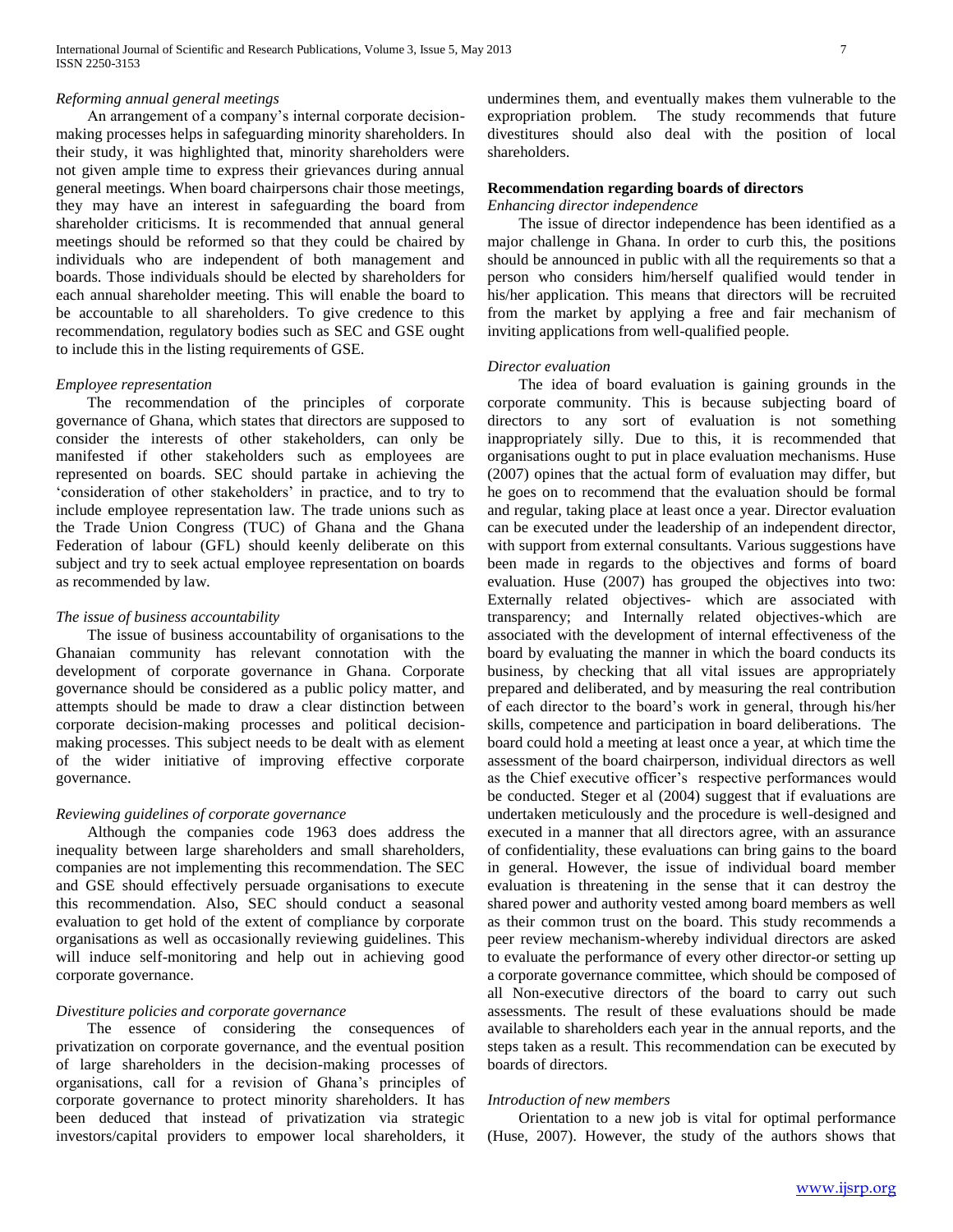corporate organisations do not normally orient newly-appointed board members, or formally introduce them to their respective jobs. Newly-appointed directors should receive a formal method of orientation into the affairs of the organisation. This can be done by the board chairperson by making sure that all newlyappointed directors are furnished with full, official and customized orientation on joining the board. Newly-appointed directors should be familiarised with the corporate organisation's dealings and top management, its environment and be inducted in relation to their fiduciary roles and responsibilities as well as in regards to the expectation of the board. If a newly-appointed director has little or no board experience, he/she must receive training.

## *Board education*

 Huse (2007, p. 194) argues that "the board itself, but, as the highest authority in the corporate structure, the board is responsible for its own job specification, including the boardroom culture". The empirical observations from the cases show that organisations often do not educate their members on some of the nitty-gritty of accounting and auditing. The Cadbury Code of the UK highlights the role of directors' education in this regard and pronounces their role as follows:

 The weight of responsibility borne by all directors and the increasing commitment which their duties require emphasise the importance of the manner in which they prepare themselves for their posts. Given the varying backgrounds, qualifications and experience of directors, it is highly desirable that they should all undertake some form of internal or external training; this is particularly important for directors . . . with no earlier board experience

 Since it is better to have competent and dynamic people in a bad structure than incompetent and inactive ones in a good structure, this study recommends that chairpersons of corporate organisations should make sure that board members consistently upgrade their skills and knowledge, as well as their considerable acquaintances with the organisations in order to bring into actuality successful board tasks-both on the board as well as on board committees. This is because; good corporate governance structure does not suffice everything, therefore the accentuation of the training of board members (Charkman, 2005).

#### *Board structure*

 The empirical observations of the study of Agyemang and Castellini (2013) have shown varied results with respect to the leadership structure in driving corporate governance effectiveness. It is recommended that the implementation of the split leadership structure should be carefully looked at, and its importance established, on a case-by-case basis. Although the companies code 1963 has recommended that the two roles ought to be separated, this is useful in circumstances where director independence is present. This is also the case of the board composition and the setting up of board committees. Boards of corporate organisations can work hand-in-hand with their shareholders in dealing with this issue.

## **Recommendation for educational institutions**

 Recruiting from a market goes hand-in-hand with the development of a market for board members. The authors' work has indicated that most organisations currently appoint either government functionaries or retired civil servants. This creates a lot of challenges to the organisations since most of these people do not normally possess skills in relation to private sector issues. As a result, there is the need to create a large pool of directors from which organisations could tap well-qualified and competent persons from. This is because if the competencies of board members are questionable, then the best system will prove frivolous. With true visionary, skillful, well-educated and competent board members, corporate strategies can be reviewed, approved and executed irrespective of the existing governance structure. This calls for the development of corporate governance practice via educational/training programmes. And this can be achieved by tasking universities, polytechnics and other professional institutions to introduce courses/subjects on corporate governance.

#### **REFERENCES**

- [1] O.S. Agyemang, and M. Castellini, "Corporate Governance in an Emergent Economy: A Case of Ghana (Submiited for publication)", *IUP journal of Corporate Governance,* submitted for publication.
- [2] E. Berglof and S. Claessens,), "*Enforcement and corporate governance",*  Draft discussion paper, 2004. [http://www.gcgf.org,](http://www.gcgf.org/) accessed on February, 2011.
- [3] CACG.., "Principles for corporate governance in the Commonwealth", CACG guidelines, 1999. http://www.cbc.to. Accessed February, 2011.
- [4] M. Castellini, and O.S. Agyemang), "Ownership and Board Structures to Ensuring Effective Corporate Governance through Ownership and Board Control Systems", *Corporate Ownership and Control*, 2012, vol. 9, No. 2, pp. 336-343.
- [5] J. Charkman, "Keeping better company: corporate governance ten years on". Oxford: Oxford University Press, 2005.
- [6] K.D. Denise, and J.J. McConnell, "*International corporate governance"*, Working Paper No 05/2003, 2003, [http://www.ecgi.org/wp,](http://www.ecgi.org/wp) accessed February, 2011.
- [7] M. Huse, "Boards, Governance and Value Creation: The Human Side of Corporate Governance", Cambridge University Press, 2007.
- [8] F.R. Kaen, "A blueprint for Corporate Governance: Strategy, accountability, and the preservation of shareholder value", New York: American management Association, 2003.
- [9] J. Lamm, The Rise of Governance. In Lamm, J (Eds). "*Under Control: Governance Across the Enterprise"*. New York: CA, Inc, 2010
- [10] F. D. Lipman and L. K. Lipman, "Corporate Governance Best Practices: Strategies for public, private and not-for-profit organisations". New Jersey: John Wiley & Sons, Inc., 2006
- [11] A. Shleifer and R.W. Vishny, "Large shareholders and corporate control", *Journal of Political Economy*, 1986, pp.461-488.
- [12] U. Steger, P. Lorange, F. Neubauer, J. Ward and B. George, "*Mastering Global Corporate Governance",* West Sussex: John Wiley & Sons, 2004

#### AUTHORS

**First Author** – Otuo Serebour Agyemang, PhD Candidate (corresponding author), Department of Economics and Management, University of Ferrara, Italy, Email: otuo.serebour.agyemang@gmail.com, Tel: 00393489921968 **Second Author** – Emmanuel Aboagye, Master Graduate, University of Oslo, Norway. Email:sintimaboagye@yahoo.com, Tel: 0046736182870